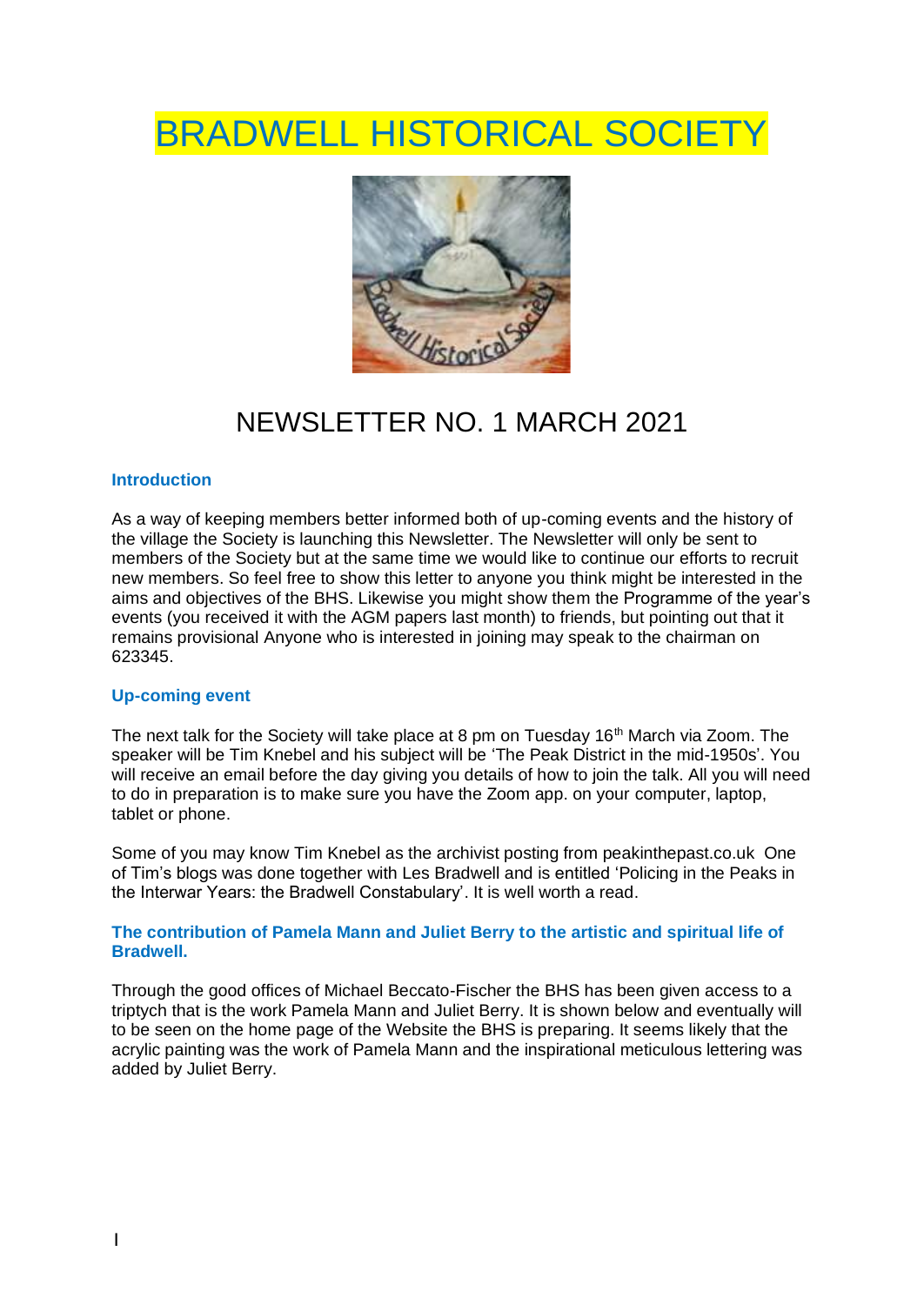

## **Pamela Dorothy Mann**

Born in Christchurch, New Zealand in 1924 to parents Percy and Daisy Mann, Pamela Mann came to England when she was 20 years old. She lived in London whilst working as secretary to the famous crime novelist Ngaio Marsh who was herself from Christchurch. Pamela then moved to Sheffield where she taught Social Care at Sheffield University. It was there that she met Juliet Berry and around 1986, upon their retirement, they came to Bradwell. They moved in to Cob Castle at the bottom of Smalldale where they lived for nearly 20 years. Soon they had both established themselves as fully-contributing members of the village. Both ladies were fine artists and several of their paintings and sketches bear both of their initials.



Pamela was to be seen in many places around the village busy with her painting. For example she painted Bernhard Fischer's garden at the Croft on Hugh Lane (the left hand panel of the triptych). She also painted a picture of the cottage called The Homestead at Town End as a wedding present for George and Margaret Mitchell. Another favourite location for her work was the back garden of Joiner's at Town Bottom where Mrs Eileen Knowles lived. Over the years a number of her paintings were displayed during Gala Week in St Barnabas. Pamela and Juliet later moved together to Moorland House in Hathersage and on Julia's death, 5 years later, Pamela moved to the nursing home called Broomcroft in